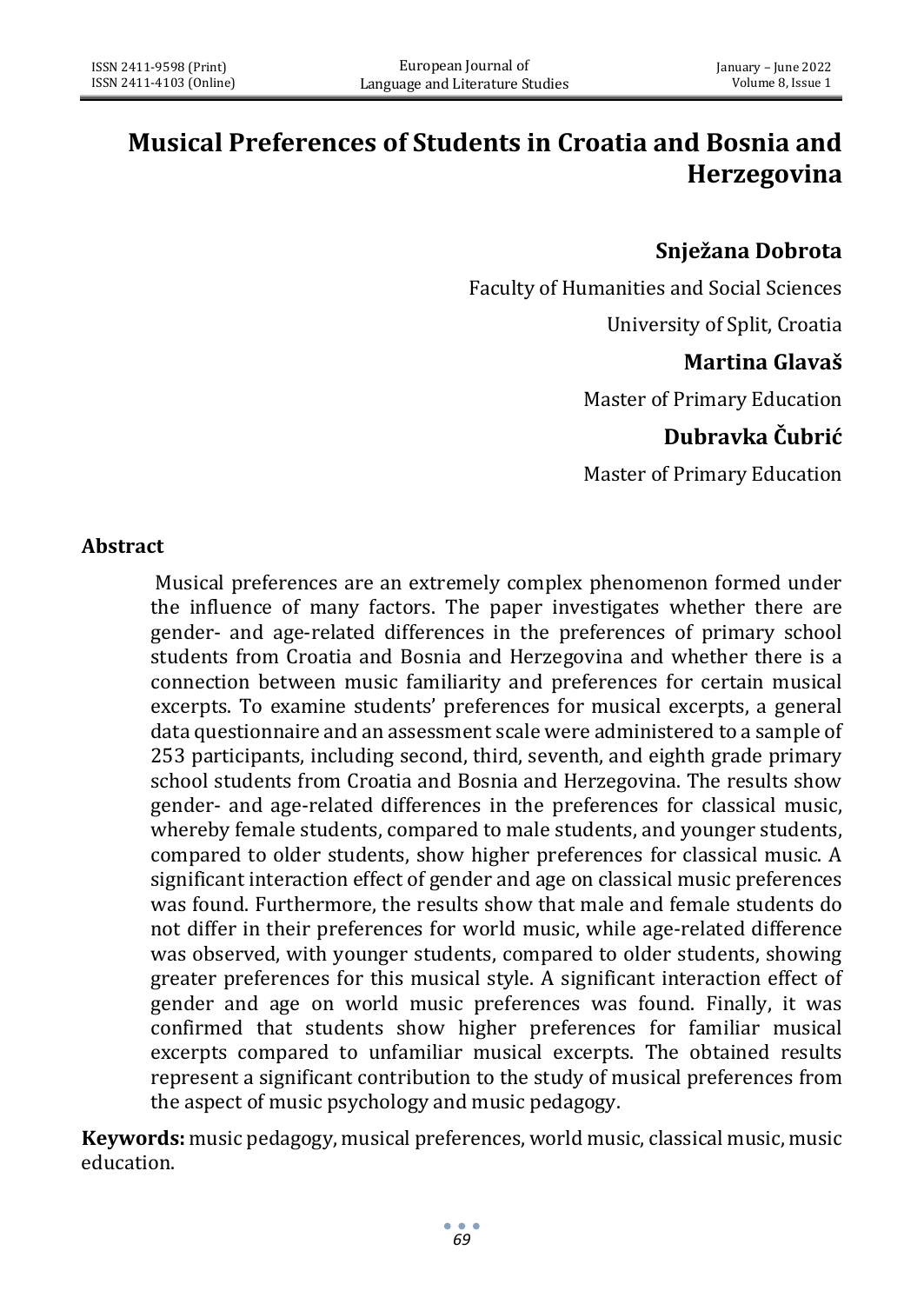## **Introduction**

The goal of teaching music at all levels of education is the aesthetic education of students, cultivating a love of music, and acquiring the basic elements of musical language. From 2006 to 2019, music education in primary schools in Croatia was organized on the basis of a document entitled *Curriculum for Primary School* (2006). Conception-wise, this was an open program, which means that listening to and becoming familiar with music was the only mandatory area, while the teacher was free to choose the way of active music-making, including singing, playing, and elements of musical creativity. The openness of the program was especially seen in the teaching unit *Folk Music*, where the teachers could choose in which order they would teach lessons respecting the principle of the homeland. The program relied on two basic principles. The psychological principle related to the assumption that students love music and want to actively engage with it, while the cultural-aesthetic principle was based on the idea that teaching music enables students to become competent users of music.

The year 2019 saw the adoption of a document entitled *Curriculum for the School Subject of Music for Primary Schools and Grammar Schools in the Republic of Croatia* (2019), which was a result of the curricular reform. Unlike the 2006 Curriculum, which covered only primary school, this program covered both primary and secondary school. Furthermore, as opposed to musical activities listed in the 2006 Curriculum (singing, playing, listening to music, elements of musical creativity), the 2019 Curriculum introduced three domains: (A) listening to and becoming familiar with music, (B) expression through music and with music, and (C) music in context. While the 2006 Curriculum lists key concepts and educational achievements, the 2019 Curriculum provides a list of educational outcomes that are realized within each domain. According to the document, music education is based on the following principles: psychological principle, cultural-aesthetic principle, synchronicity principle, and intercultural principle.

There are ten cantons/counties in the Federation of Bosnia and Herzegovina entity, each one having its own curriculum. According to the *Curriculum for the Nine-Year Primary Schools in the Croatian Language in Bosnia and Herzegovina* (2008), music education takes place within the school subject of Music Culture. Here, too, the basic principle is the psychological one, according to which students love music and want to actively engage with it. Furthermore, the program is open, which means that the teacher has the freedom to conduct lessons according to the abilities and desires of students, while the main emphasis is placed on the cultural aspects of music. The aim of teaching music in primary school is to introduce students to music culture, learn the basic elements of musical language, develop musical creativity, promote general values of community and cooperation, promote a sense of beauty, respect diversity, develop a sense of belonging to the homeland, encourage the expression of emotions, and learn how to distinguish trendy music from permanently valuable classical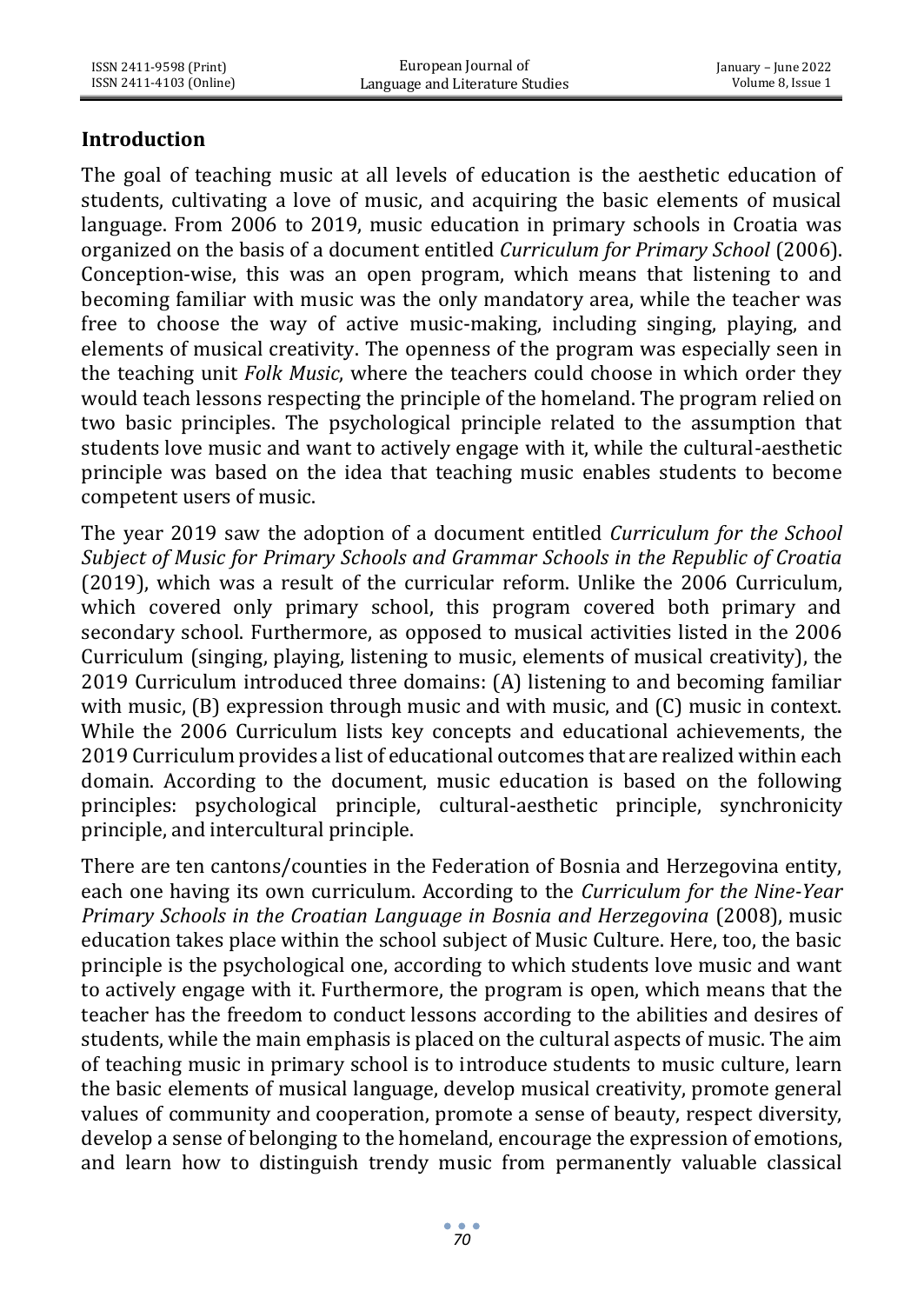works. The tasks of teaching music are getting acquainted with different pieces of music, getting acquainted with the basic elements of musical language, encouraging independent musical activities, and developing musical taste. Teaching areas, key concepts, educational achievements, and proposals for choosing teaching methodology are listed for each grade.

Dobrota and Reić Ercegovac (2016a) point out that the ability to aesthetically evaluate music represents a sensitivity to the artistic quality of the work and its performance. Musical preferences are short-term assessments of liking, while the musical taste presents a relatively stable, long-term behavior and evaluation, or more permanent dispositions that represent the totality of individual preferences (Mirković-Radoš, 1996). The results of many studies confirm that musical preferences are an extremely complex phenomenon, formed under the influence of various factors (Dobrota et al., 2019; Esfandiari & Mansouri, 2014). These factors can be categorized into two groups: music-related characteristics, such as tempo, dynamics, performers, musical style, etc., and listener-related characteristics, such as gender, age, music education, personality traits, etc.

The results of research on gender-related differences in musical preferences generally confirm that women prefer romantic music, with a high level of emotional content, while men are more prone to complex, heavy styles (Esfandiari & Mansouri, 2014). According to research by Crowther and Durkin (1982), women listen to music more intensely and more often than men. Such a discrepancy is associated with differences in the ways men and women use music (North & Hargreaves, 2008). Namely, it is often pointed out that the importance of music for men lies in its role in the social and affective relationships they establish with peers and society, while women listen to music to improve their mood and express their thoughts and feelings. In their research on the musical preferences and functions of music on a sample of Slovenian and Croatian students, Dobrota et al. (2019) confirm there are gender differences in both variables, with women preferring the Reflective-Complex musical style and men the Intense-Rebellious style of music.

As for the relationship between musical preferences and age, the results of the research confirm that children of early and preschool age and lower primary school students are extremely open and flexible toward different, unconventional musical styles. Such a phenomenon in music pedagogy and music psychology is known as the open-earedness hypothesis (Hargreaves, 1982). LeBlanc (1991) defines this hypothesis in terms of listeners' tolerance of different musical styles and proposes four hypotheses: (1) younger children are more open to different music; (2) openness decreases with entering adolescence; (3) there is a partial switch in terms of openness as the listener matures from adolescence to younger adulthood; (4) openness declines as the listener matures and enters old age (LeBlanc, 1991, 2). LeBlanc et al. (1993) tested these hypotheses on participants aged 6 to 91 years, and his results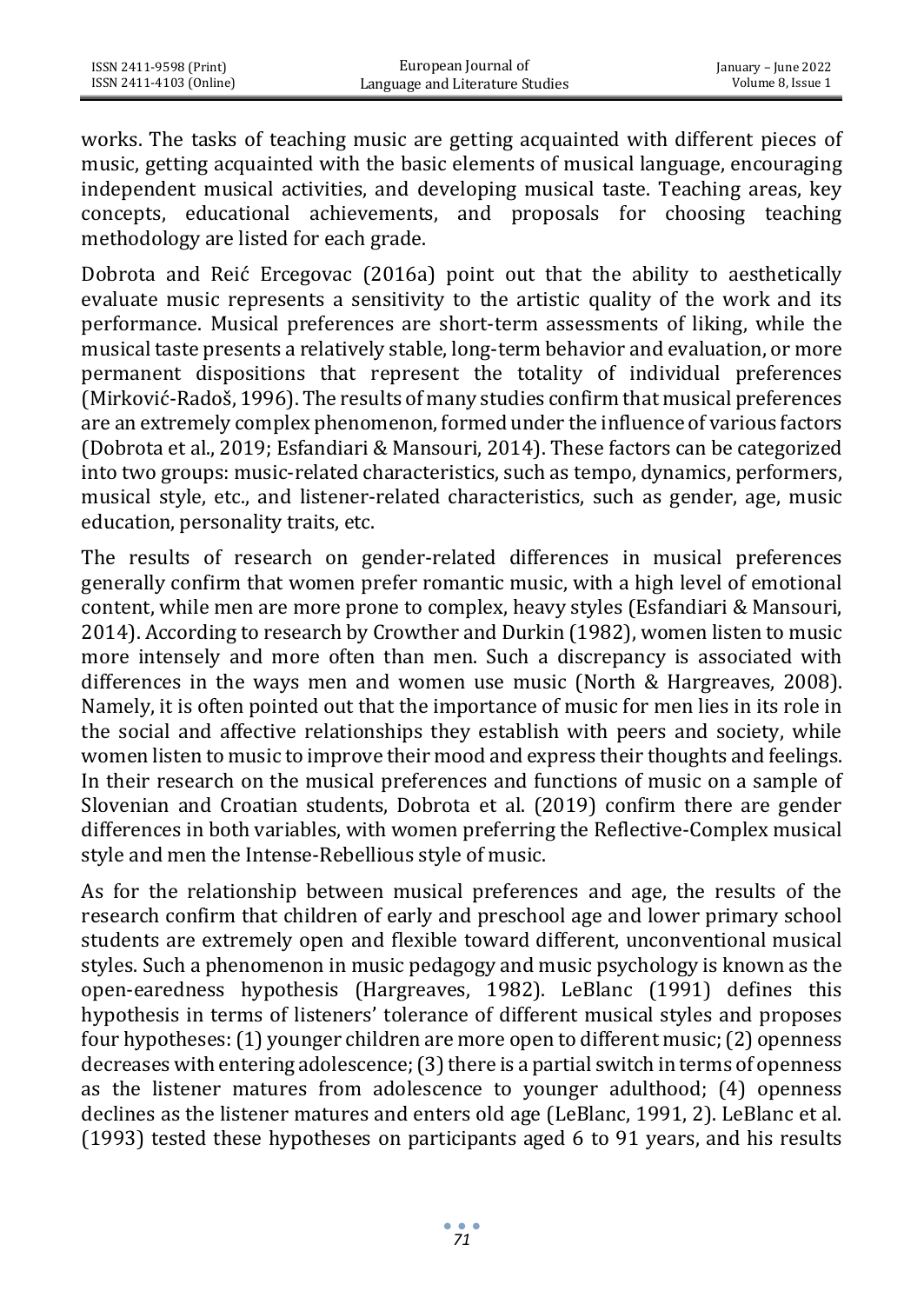indicate a decline in adolescent preferences, a rise of preferences toward adulthood, and finally a decline in older age.

Another variable that represents a significant predictor of musical preferences is music familiarity (Dobrota & Reić Ercegovac, 2016b; North & Hargreaves, 2008). While popular, less complex music initially attracts more attention from the listener, the attention decreases with the increasing music familiarity. In contrast, more complex types of music, such as classical music, require multiple, active listening if we want to perceive such music, understand it and, consequently, increase the preferences for such music.

#### **Research Objective, Problem, and Hypotheses**

The research objective is to investigate whether there are gender- and age-related differences in the preferences of primary school students for classical music and world music and whether there is a connection between music familiarity and musical preferences.

Based on the defined objective, the following hypotheses were formulated:

**H1:** Younger students, compared to older students, and girls, compared to boys, show greater preferences for classical music.

**H2:** Younger students, compared to older students, and girls, compared to boys, show greater preferences for world music.

**H3:** Students show greater preferences for familiar music compared to music they are unfamiliar with.

#### **Method**

#### **Participants**

The survey was conducted on a sample of 253 participants, including third, fourth, seventh, and eighth grade students of Spinut Primary School (Split, Croatia) ( $N = 75$ ), Antun Branko Šimić Primary School (Zagreb, Croatia) (N = 70), and Antun Branko and Stanislav Šimić Primary School (Drinovci, Bosnia and Herzegovina) (N = 108) (Table 1). Third and fourth grade students were put into one group, and seventh and eighth grade students into another group of participants. Out of the total number of participants, only 13% attended or are attending additional music lessons, and 25% of participants engage with music in their free time.

| <b>GENDER</b> |     | <b>GRADE</b> |           |
|---------------|-----|--------------|-----------|
|               |     | ╭            | n<br>эc   |
| M             | 119 |              | 21        |
|               |     |              | 22<br>ن ن |
|               |     |              | 1 Q       |

**Table 1.** Sample structure (N =253)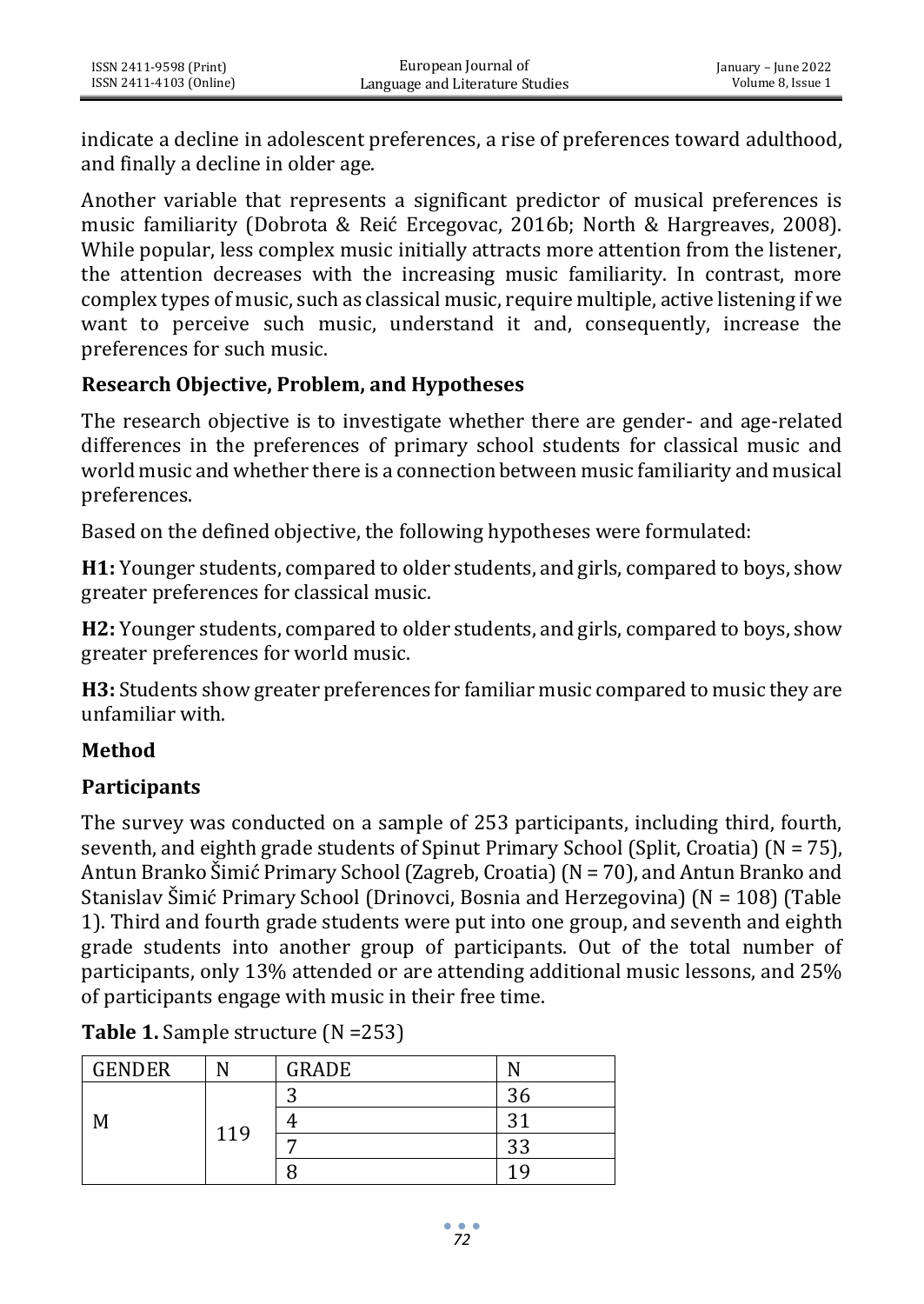| F     | 134 | ⌒ | 34  |
|-------|-----|---|-----|
|       |     |   | 35  |
|       |     | − |     |
|       |     |   | n n |
| Total | 253 |   |     |

#### **Research instrument and procedure**

A questionnaire was constructed for the purpose of this research. In the first part, the *General Data Questionnaire*, socio-demographic data on participants were collected (gender, primary school, grade, additional music lessons, engagement with music in free time). The second part is the *Musical Preferences Questionnaire*. The task of the participants was to listen to a particular piece of music, indicate whether they liked the piece on the Likert-type scale by marking the numbers from one to five  $(1 = I \text{ don't})$ like it at all; 5 = I really like it), and indicate whether they were familiar with the piece of music.

A compact disc containing five instrumental excerpts of classical music and five instrumental excerpts of world music, each lasting about one minute, was used in the research. The CD was made exclusively for the purposes of this research, and the criteria for the selection of musical excerpts were the research problems. The psychometric characteristics of the questionnaire are shown in Table 2. Since the distribution of total scores of preferences for musical excerpts differs significantly from the normal distribution (K-S  $d=0.06$ ; p>0.05), non-parametric statistical procedures will be used in further analyzes.

| No. of            |                             |                                 |
|-------------------|-----------------------------|---------------------------------|
|                   | Musical excerpt – classical | Musical excerpt – world music   |
| musical           | music                       |                                 |
| excerpt           |                             |                                 |
| 1.                | G. Rossini: William Tell    | The music of Ireland: Jigs and  |
|                   | (overture)                  | reels (Ireland)                 |
| 2.                | J. Brahms: Hungarian Dance  | Greek Music Bouzouki            |
|                   | $no. 5, g-minor$            | Instrumental "Summer Time"      |
|                   |                             | (Greece)                        |
| 3.                | G. Bizet: Carmen (overture) | Kalinka (Russia)                |
| 4.                | P. I. Tchaikovsky:          | A Girl from Kumanovo -          |
|                   | Nutcracker, Trepak          | <b>Traditional Instrumental</b> |
|                   |                             | Macedonian Music (Macedonia)    |
| 5.                | A. Khachaturian: Gayaneh,   | The Mexican Hat Dance (Mexico)  |
|                   | Saber Dance                 |                                 |
| Cronbach $\alpha$ | 0.69                        | 0.54                            |
| $M$ (sd)          | 20.96 (3,21)                | 19.72 (3.21)                    |

**Table 2.** Psychometric features of the Musical Preferences Questionnaire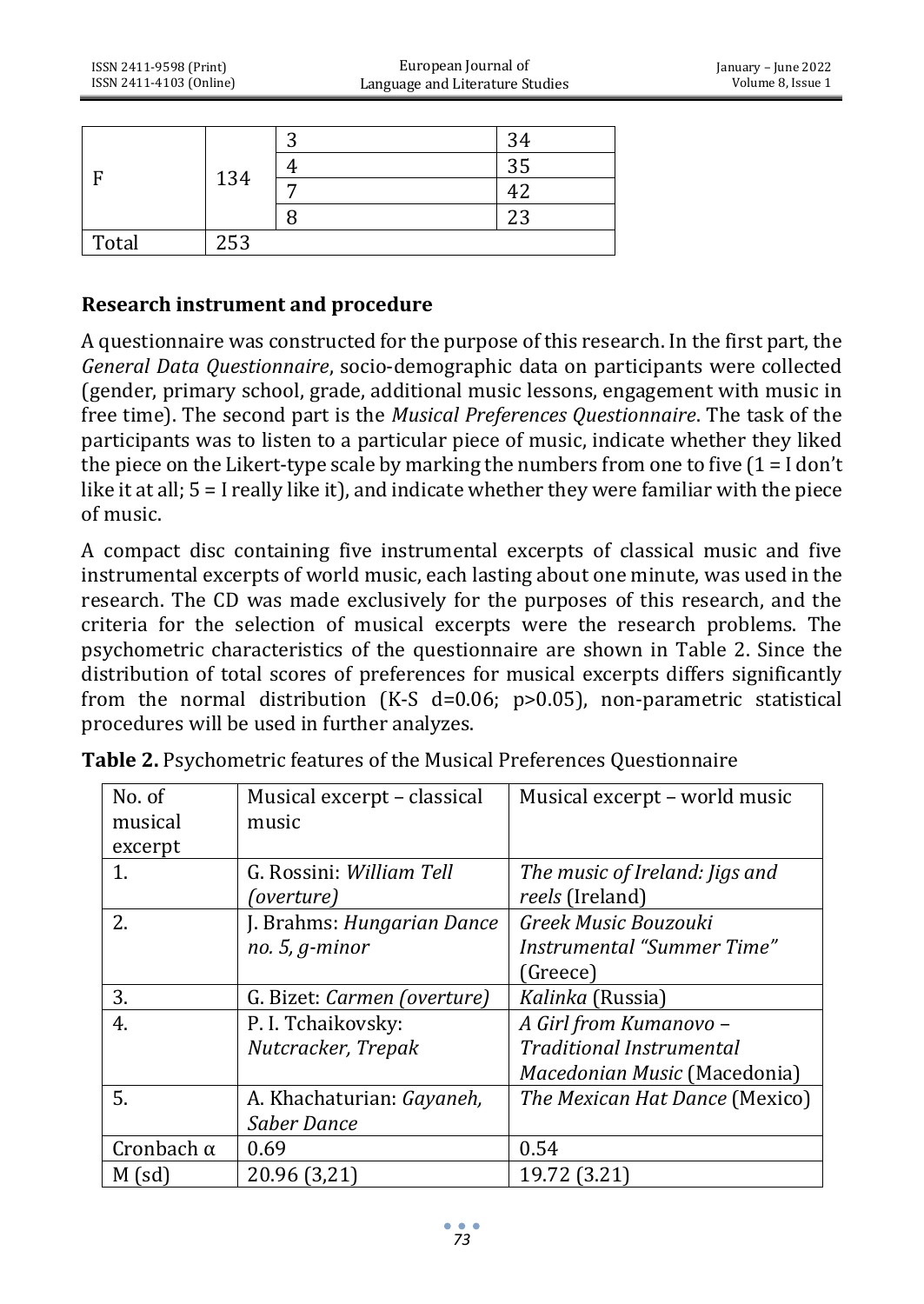| range       | $11 - 25$          | $9 - 25$           |
|-------------|--------------------|--------------------|
| average r   | 0.30               | 0.19               |
| value among |                    |                    |
| items       |                    |                    |
| K-S d       | $0.14$ , p< $0.01$ | $0.11$ , p< $0.01$ |

Table 3 shows the average degree of preferences for musical excerpts. The participants rated the composition A. Khachaturian: *Gayaneh* with the highest marks and the composition *Kalinka* (Russia) with the lowest.

**Table 3.** The average degree of preferences for musical excerpts

| <b>Musical excerpt</b>                                                                                    | M    | min. | max. | <b>SD</b> |
|-----------------------------------------------------------------------------------------------------------|------|------|------|-----------|
| Rossini:<br>William<br>Tell<br>G.<br>(overture)                                                           | 3.88 | 1.00 | 5.00 | 0.98      |
| The music of Ireland: Jigs<br>and reels (Ireland)                                                         | 3.93 | 1.00 | 5.00 | 1.08      |
| Greek<br>Music<br>Bouzouki<br>"Summer"<br><i>Instrumental</i><br>Time" (Greece)                           | 3.77 | 1.00 | 5.00 | 1.04      |
| J. Brahms: Hungarian Dance<br>$no. 5, g-minor$                                                            | 3.96 | 1.00 | 5.00 | 1.15      |
| G. Bizet: Carmen (overture)                                                                               | 4.40 | 1.00 | 5.00 | 0.81      |
| Kalinka (Russia)                                                                                          | 3.76 | 1.00 | 5.00 | 1.16      |
| P.<br>$\mathbf{I}$ .<br>Tchaikovsky:<br>Nutcracker, Trepak                                                | 4.28 | 1.00 | 5.00 | 0.91      |
| A Girl from Kumanovo -<br>Traditional<br><i>Instrumental</i><br>Macedonian<br><b>Music</b><br>(Macedonia) | 3.87 | 1.00 | 5.00 | 1.22      |
| The Mexican Hat Dance<br>(Mexico)                                                                         | 4.39 | 1.00 | 5.00 | 0.89      |
| A. Khachaturian: Gayaneh,<br>Saber Dance                                                                  | 4.45 | 1.00 | 5.00 | 0.92      |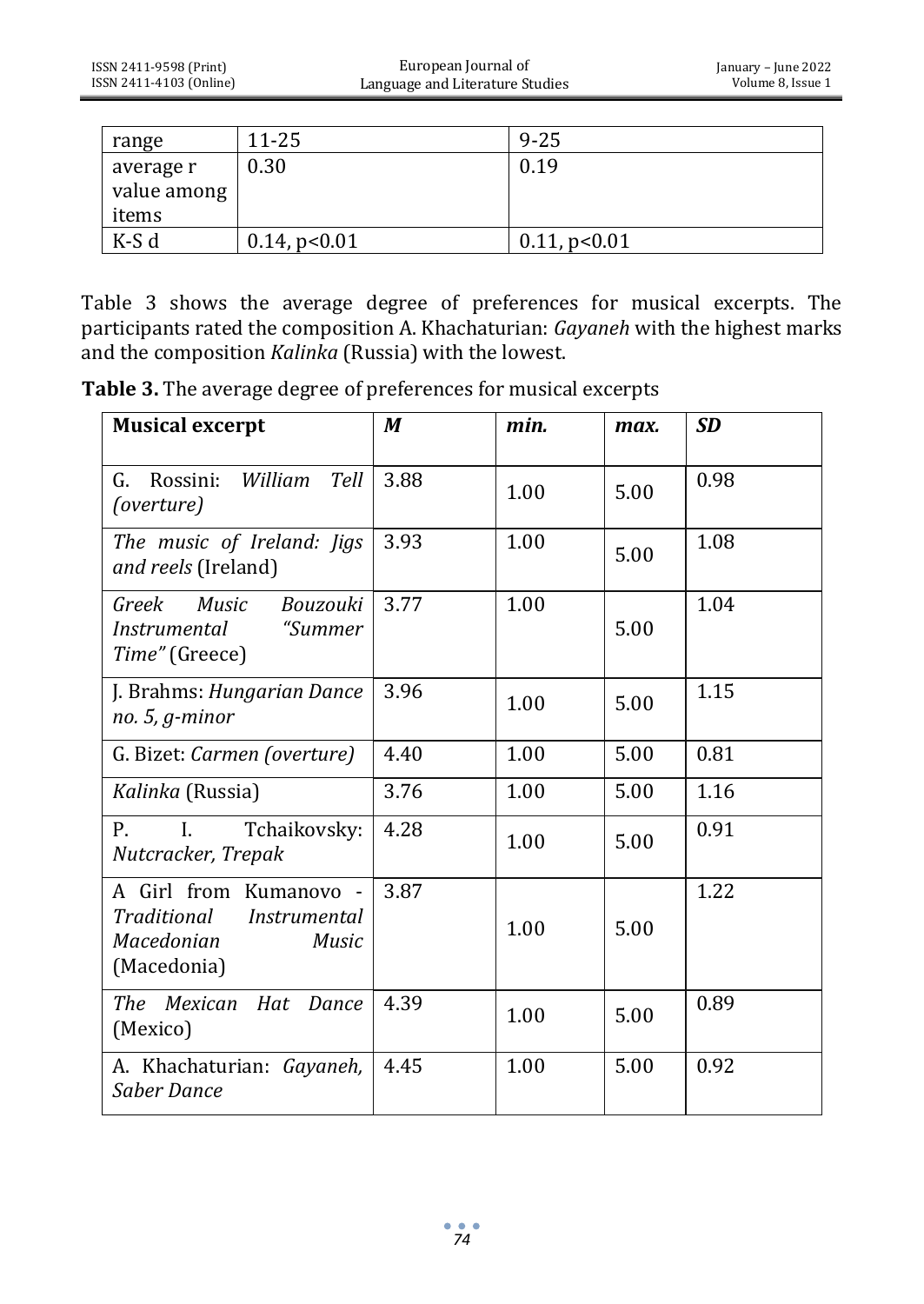#### **Results**

**H1:** Younger students, compared to older students, and girls, compared to boys, show greater preferences for classical music.

To investigate whether there are age- and gender-related differences in students' classical music preferences, a two-way analysis of variance was performed. The results show age- and gender-related differences in the preferences for classical music, with girls, compared to boys, and younger students, compared to older students, showing higher preferences for classical music (Table 4). This confirmed the hypothesis. A significant interaction effect of gender and age on the musical preferences of classical music was found, in such a way that a much greater difference was observed between younger and older boys than between younger and older girls.

**Table 4.** Gender- and age-related differences in students' preferences for classical music

| <b>Preferences</b><br>classical music | for                                           | M         | $\mathbf N$ | $\mathbf{F}$ | df    | p    |
|---------------------------------------|-----------------------------------------------|-----------|-------------|--------------|-------|------|
| gender                                | boys                                          | 4.04      | 119         | 10.55        | 1.249 | 0.00 |
|                                       | girls                                         | 4.28      | 134         |              |       |      |
| grade                                 | grades $3$<br>and 4                           | 4.43      | 136         | 54.12        | 1.249 | 0.00 |
|                                       | grades $7$<br>and 8                           | 3.89      | 117         |              |       |      |
| Interaction<br>gender*grade           | $\ln$<br>boys<br>grades 3<br>and 4            | 4.41      | 67          | 7.46         | 1.249 | 0.00 |
|                                       | girls<br>grades 3<br>and 4                    | in $4.45$ | 69          |              |       |      |
|                                       | in<br>boys<br>grades 7<br>and 8               | 3.68      | 52          |              |       |      |
|                                       | girls<br>in <sub>1</sub><br>grades 7<br>and 8 | 4.11      | 65          |              |       |      |

**H2:** Younger students, compared to older students, and girls, compared to boys, show greater preferences for world music.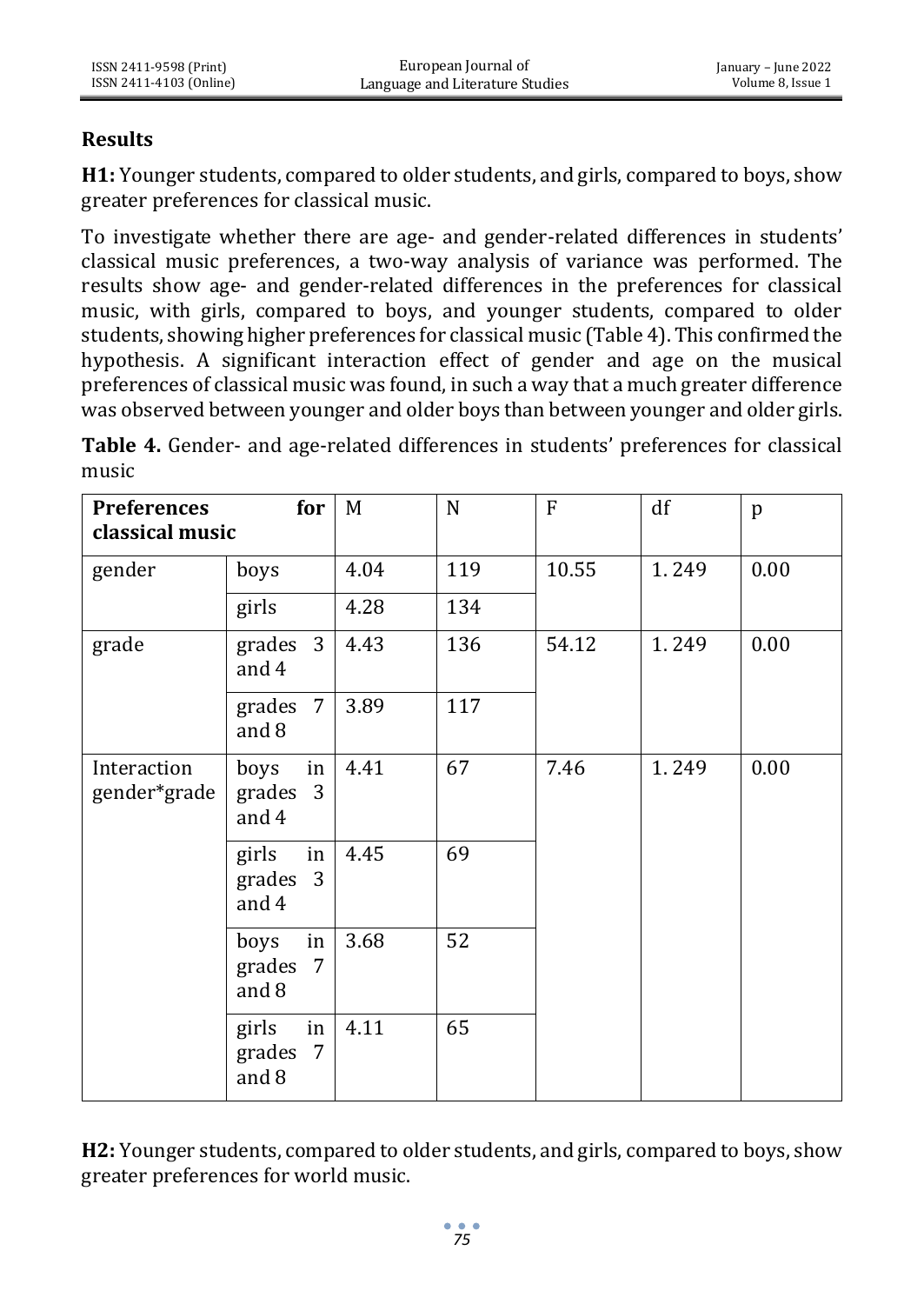| ISSN 2411-9598 (Print)  | European Journal of             | January – June 2022 |
|-------------------------|---------------------------------|---------------------|
| ISSN 2411-4103 (Online) | Language and Literature Studies | Volume 8. Issue 1   |

To investigate whether there are age- and gender-related differences in students' preferences for world music, a two-way analysis of variance was again performed. The results show that boys and girls do not differ in preferences for world music, while there is age-related difference, with younger students, compared to older students, showing greater preferences for this musical style (Table 5). This partially confirmed the hypothesis. A significant interaction effect of gender and age on the preferences for world music was found. In the case of younger students, boys show greater preferences for world music than girls, while in the case of older students, girls prefer this musical style more than boys.

| Preferences for world<br>music |                                     | M    | N   | F     | df    | p    |
|--------------------------------|-------------------------------------|------|-----|-------|-------|------|
| gender                         | boys                                | 3.90 | 119 | 0.43  | 1.249 | 0.51 |
|                                | girls                               | 3.95 | 134 |       |       |      |
| grade                          | grades $3 \mid 4.14$<br>and 4       |      | 136 | 30.88 | 1.249 | 0.00 |
|                                | grades $7$<br>and 8                 | 3.71 | 117 |       |       |      |
| Interaction<br>gender*grade    | boys<br>in<br>grades 3<br>and 4     | 4.20 | 67  | 5.39  | 1.249 | 0.02 |
|                                | $\ln$<br>girls<br>grades 3<br>and 4 | 4.07 | 69  |       |       |      |
|                                | in<br>boys<br>grades<br>7<br>and 8  | 3.60 | 52  |       |       |      |
|                                | girls<br>in<br>grades 7<br>and 8    | 3.82 | 65  |       |       |      |

**Table 5.** Age- and gender-related differences in students' preferences for world music

**H3:** Students show greater preferences for familiar music compared to music they are unfamiliar with.

To determine whether music familiarity affects students' preferences for musical excerpts, correlations between familiarity and musical preferences were calculated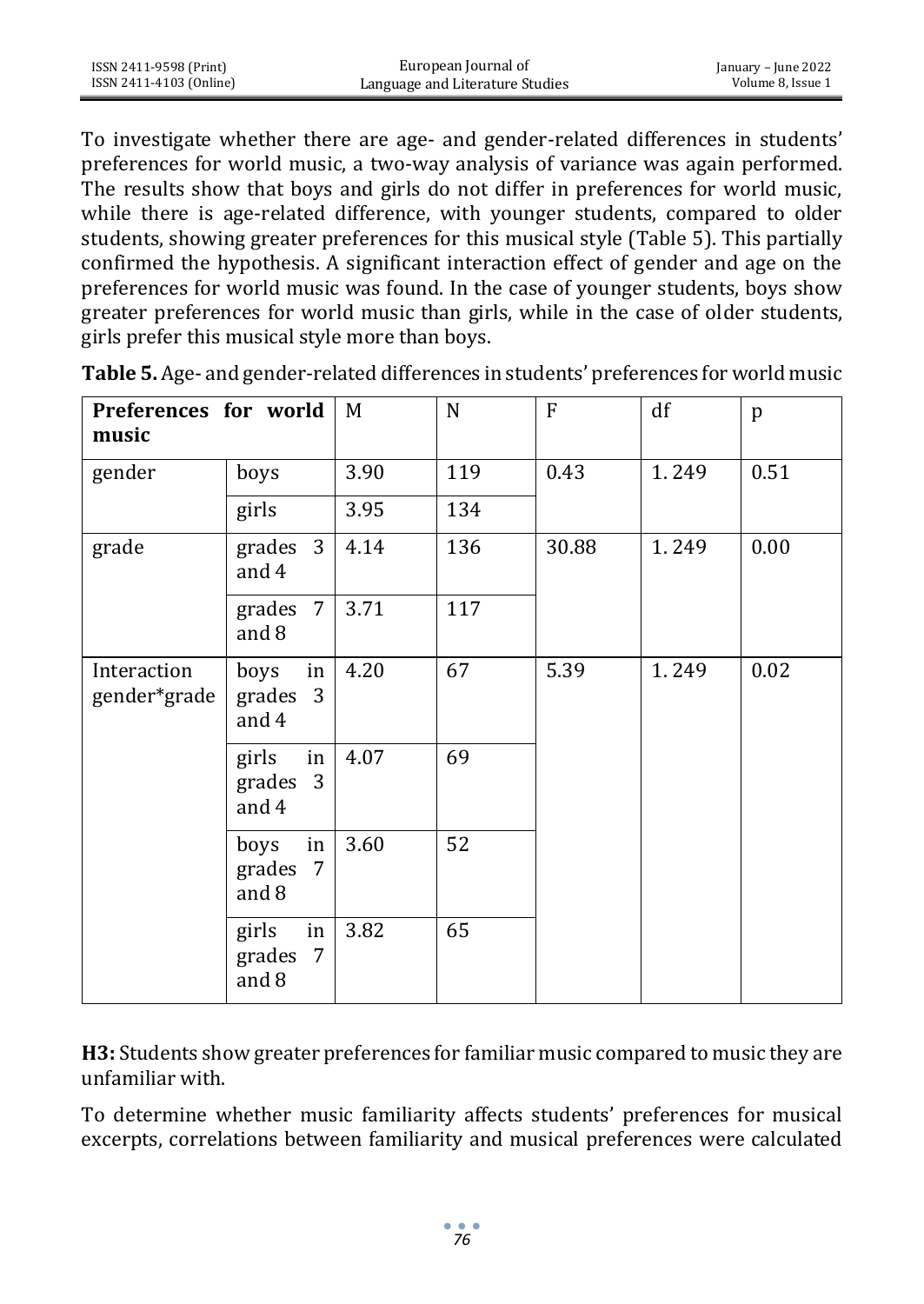(Table 6). The existence of such correlations was observed for nine musical excerpts, thus confirming the last hypothesis.

| Table 6. Correlations between music familiarity and musical preferences |  |  |
|-------------------------------------------------------------------------|--|--|
|-------------------------------------------------------------------------|--|--|

| Musical excerpt                                                                                    | Unfamiliar<br>(f) | Familiar<br>(f) | Correlation<br>between<br>liking and familiarity |
|----------------------------------------------------------------------------------------------------|-------------------|-----------------|--------------------------------------------------|
| Rossini: William<br>Tell<br>G.<br>(overture)                                                       | 127               | 126             | 0.12                                             |
| The music of Ireland: Jigs<br>and reels (Ireland)                                                  | 189               | 64              | $0.20*$                                          |
| <b>Music</b><br>Bouzouki<br>Greek<br><i>Instrumental</i><br>"Summer<br>Time" (Greece)              | 166               | 87              | $0.28*$                                          |
| J.<br>Brahms:<br>Hungarian<br>Dance no. 5, g-minor                                                 | 125               | 128             | $0.25*$                                          |
| G. Bizet: Carmen (overture)                                                                        | 51                | 202             | $0.17*$                                          |
| Kalinka (Russia)                                                                                   | 145               | 108             | $0.18*$                                          |
| Р.<br>Tchaikovsky:<br>I.<br>Nutcracker, Trepak                                                     | 52                | 201             | $0.21*$                                          |
| A Girl from Kumanovo -<br>Traditional<br><i>Instrumental</i><br>Macedonian<br>Music<br>(Macedonia) | 154               | 99              | $0.30*$                                          |
| The Mexican Hat Dance<br>(Mexico)                                                                  | 48                | 205             | $0.26*$                                          |
| A. Khachaturian: Gayaneh,<br>Saber Dance                                                           | 20                | 233             | $0,35*$                                          |

 $\frac{1}{10}$  < 0.05

#### **Discussion**

The results of this research confirmed there are age-related differences in the preferences for classical music and world music, whereby younger students, compared to older students, show greater preferences for both musical styles. Such results are consistent with the results of many studies confirming that younger children are more open to different, unconventional musical styles (Dobrota & Srajačev, 2021; Hargreaves et al., 1995; Kopiez & Lehmann, 2008). Kopiez and Lehmann (2008) investigated musical preferences of first, second, third, and fourth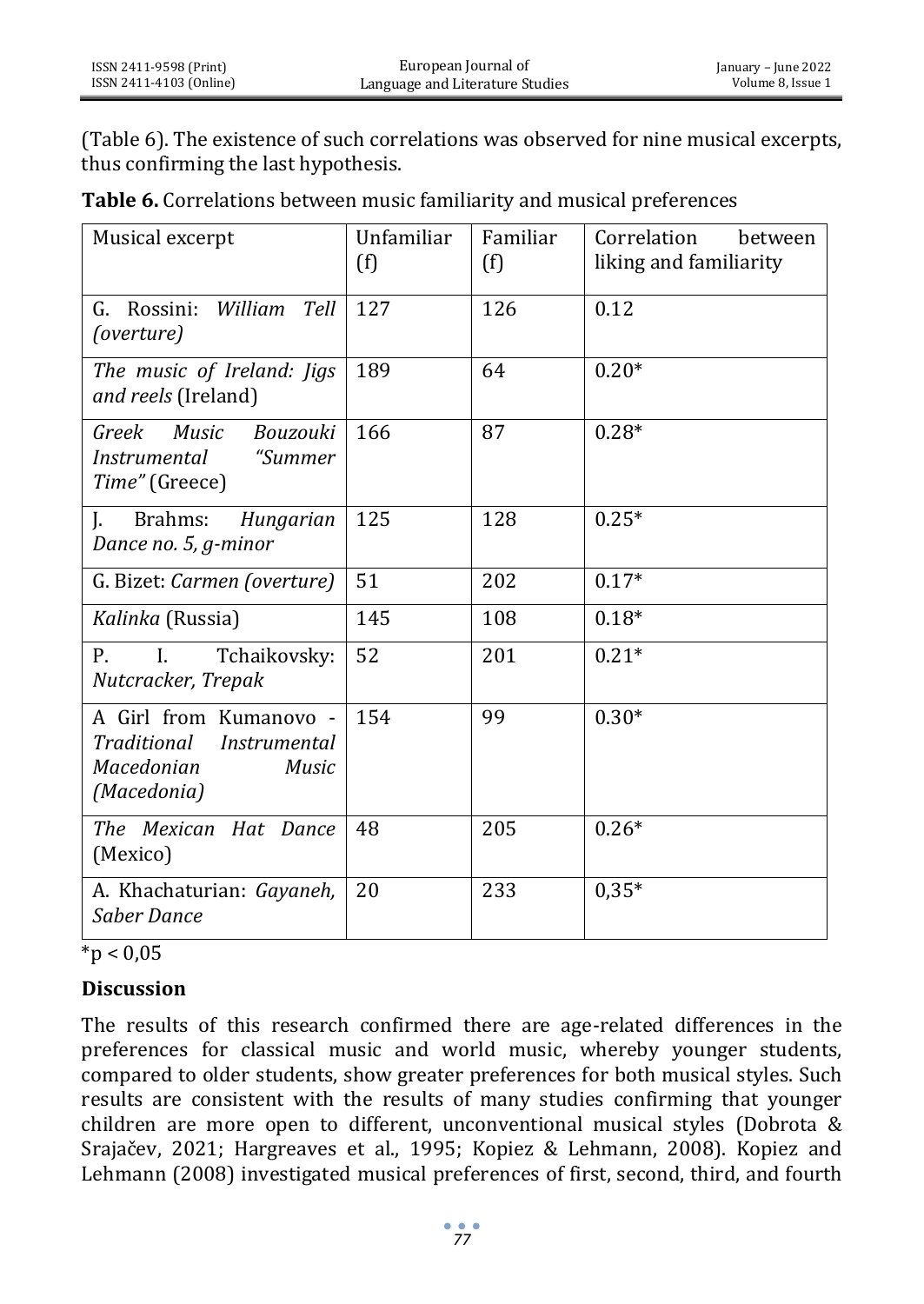| ISSN 2411-9598 (Print)  | European Journal of             | January – June 2022 |
|-------------------------|---------------------------------|---------------------|
| ISSN 2411-4103 (Online) | Language and Literature Studies | Volume 8, Issue 1   |

grade students and noticed a decline in openness to unconventional musical styles (classical, ethnic, avant-garde music) when transitioning from first to second grade. However, such an effect disappeared when classical music was excluded from further analysis. Hargreaves (1995) investigated the influence of age, gender, and music education on the preferences for different musical styles of participants aged 11–12 and 15–16 years. He noticed a decline in the level of musical preferences with age, especially in the case of art music.

Louven (2012) believes that the concepts of musical preference and openness are not synonymous, because one can show low preferences for a particular piece of music, but at the same time be open to it. Investigating the trend of developing openness in a sample of high school and university students, he confirms the significant influence of age and music education on the formation of musical preferences. Still, he notes that openness to different music is a relatively stable category. Therefore, he views this category as openness to new experiences. i.e. as a personality trait from the fivefactor personality model (Big Five theory of personality).

Regarding the influence of gender on the preferences for classical music, it was noticed that girls, compared to boys, show higher preferences for classical music, while in the case of world music there was no gender-related difference in the preferences. The results of research generally confirm that women, compared to men, show preferences for a larger number of musical styles, which is explained by the fact that female students have better music education than male students (Hargreaves et al., 1995). Exploring the musical preferences of primary school students for classical music, world music, and 20th-century music, Dobrota and Sarajčev (2001) also find no gender-related differences in the preferences for world music. A possible explanation for such a finding is that students, regardless of gender, were not often in contact with world music and therefore were not able to get familiar with such music. Exploring the influence of age, gender, and music education on musical preferences, Hargreaves (1995) notices that female students show preferences for a greater number of musical styles than male students, especially in the case of art music.

In this research, a significant interaction effect of gender and age on the preferences for classical music was observed, in such a way that a much greater difference between younger and older students was observed in boys than in girls. The interaction effect of gender and age on the musical preferences for world music is also significant, whereby younger boys show greater preferences for world music than younger girls, while older girls prefer this musical style.

The results of this research confirmed that music familiarity is a significant predictor of preferences for classical music and world music. This is in line with the results of many studies which show that getting to know and repeatedly, actively listening to music, especially the music of more complex structure, increases the preferences for such music (Dobrota & Sarajčev, 2021; Ward et al., 2014).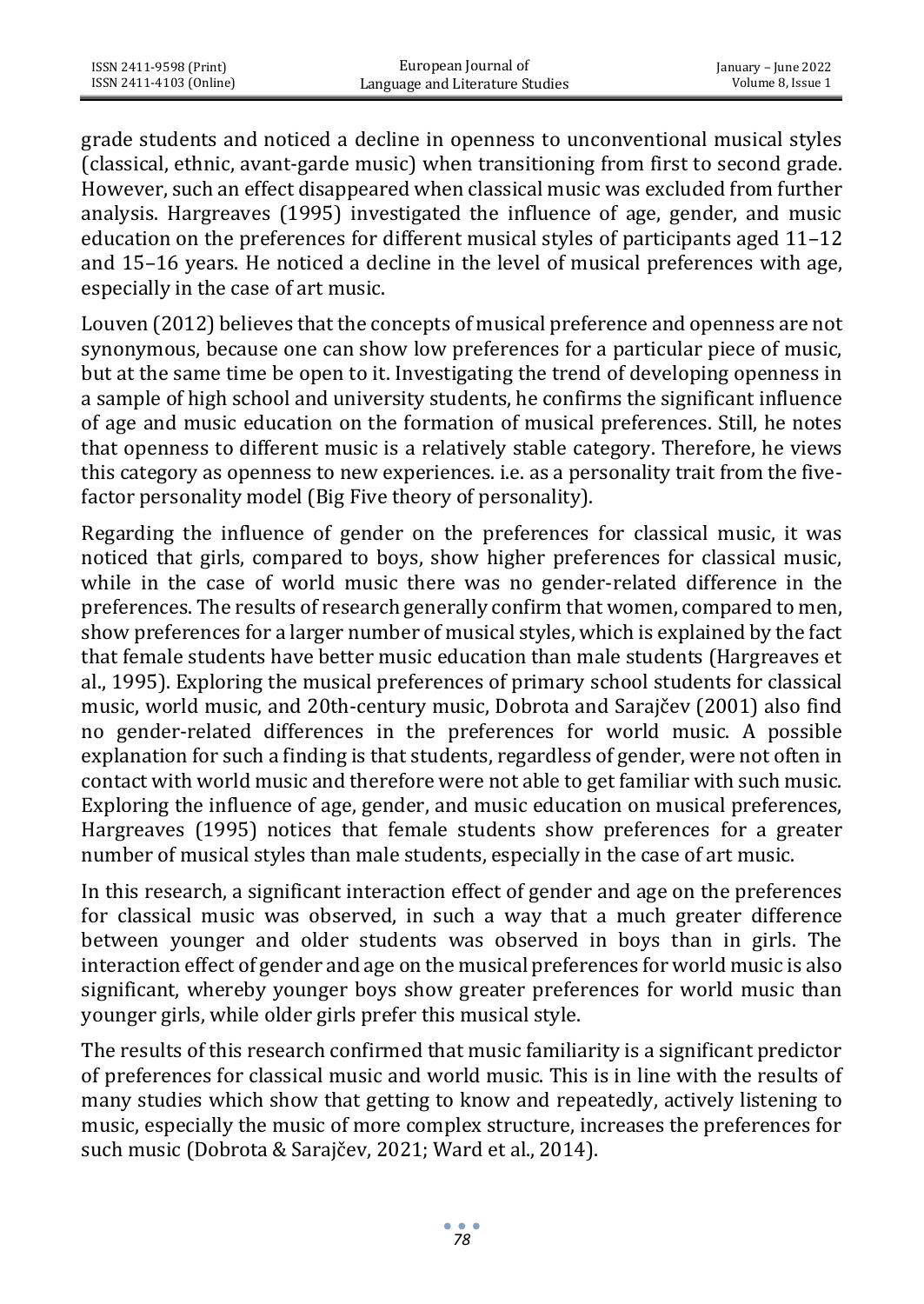## **Conclusion**

The results of this research have significant implications for music pedagogy and music psychology. One of the most significant results relates to the fact that younger children are open to different music, even the music that adults consider unconventional.

Openness to unknown experiences is generally a fundamental premise of understanding human behavior. If such knowledge is considered in the context of music pedagogy and music psychology, we can notice that understanding the course and dynamics of the development of the aesthetic response to music is a very important factor influencing the design of music classes.

For music pedagogues, the fact that children are open to different music specifically means that teaching content they present to children can be enriched with different music, which, in addition to art music, includes popular music, world music, and traditional music of the region children come from. When children become familiar with different types of music, they become aware that pieces of music differ both in their structure and in the function that they have in society and yet they have equal aesthetic values and high quality. This develops tolerance and reduces exclusivity in children, not only in the field of choice of music and other artistic content but also in their relationships with peers and members of different cultures, if they come into contact with them. Such intercultural music education is a response to contemporary life in all its complexity.

#### **References**

- [1] Crowther, R., & Durkin, K. (1982). Sex- and age-related differences in the musical behaviour, interest, and attitudes towards music of 232 secondary school students. *Educational Studies*, 8(2), 131–139. https://doi.org[/10.1080/0305569820080206](https://doi.org/10.1080/0305569820080206)
- [2] *Curriculum for Primary School* (2006). Zagreb: Ministry of Science, Education, and Sports.
- [3] *Curriculum for the Nine-Year Primary Schools in the Croatian Language in Bosnia and Herzegovina* (2008). Bosnia and Herzegovina, Federation of Bosnia and Herzegovina, West Herzegovina County: Ministry of Education, Science, Culture, and Sports.
- [4] *Curriculum for the School Subject of Music for Primary Schools and Grammar Schools in the Republic of Croatia* (2019). Zagreb: Ministry of Science and Education.
- [5] Dobrota, S., & Reić Ercegovac, I. (2016a). *Why We Love What We Listen to: Music Pedagogy Aspects and Psychological Aspects of Musical Preferences*. Split: Faculty of Humanities and Social Sciences, University of Split.
- [6] Dobrota, S., & Reić Ercegovac, I. (2016b). Music preferences with regard to music education, informal influences and familiarity of music amongst young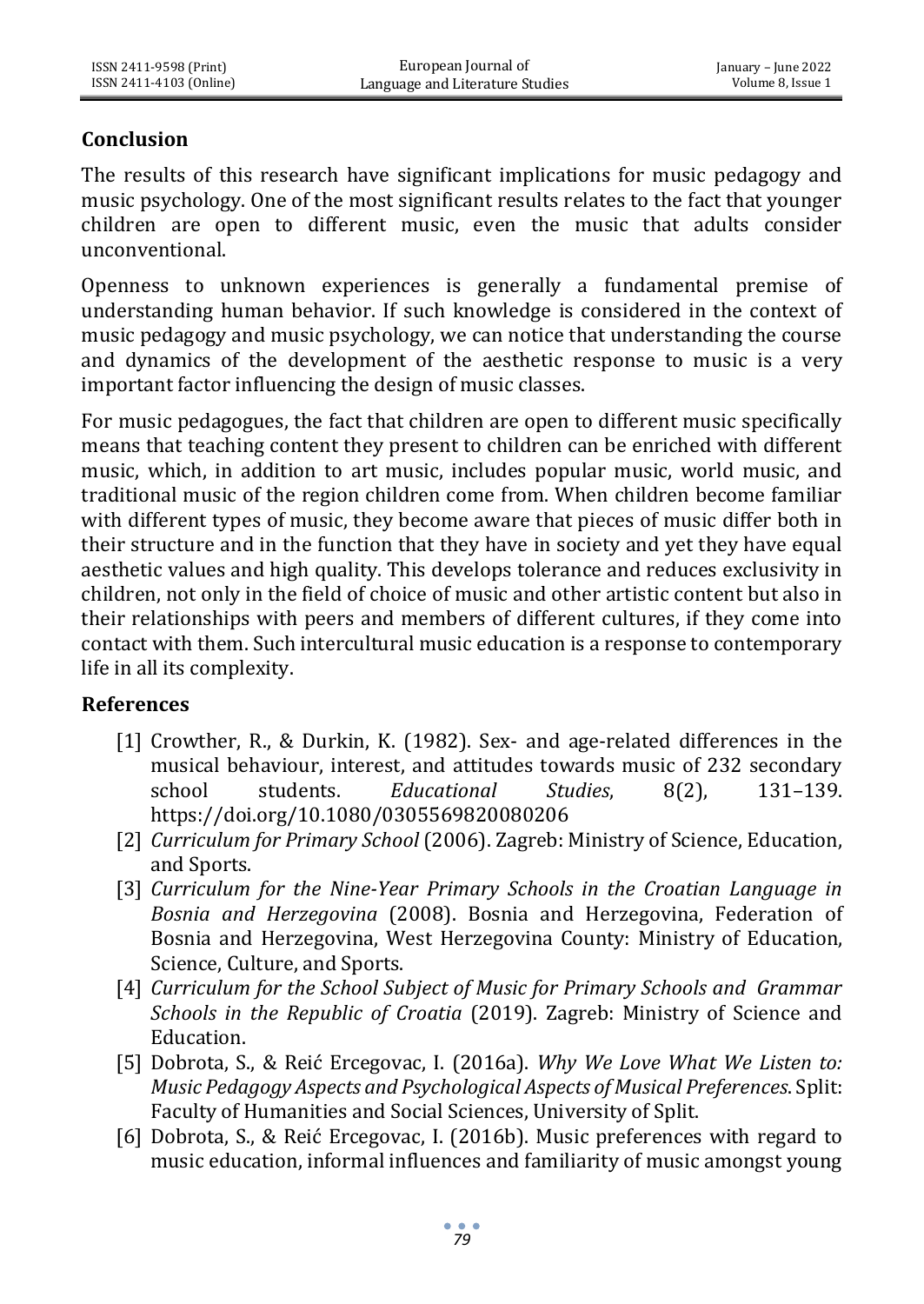people in Croatia. *British Journal of Music Education,* 34(1), 1-15. DOI: [10.1017/S0265051716000358](http://dx.doi.org/10.1017/S0265051716000358)

- [7] Dobrota, S., & Sarajčev, M. (2021). Students' Musical Preferences for Classical Music, 20th Century Music, and World Music – The Open-Earedness Hypothesis. *Školski vjesnik: časopis za pedagoška i školska pitanja, 70*(1), 11- 42[. https://doi.org/ 10.38003/sv.70.1.1](https://doi.org/%2010.38003/sv.70.1.1)
- [8] Dobrota, S., Reić Ercegovac, I., & Habe, K. (2019). Gender Differences in Musical Taste: The Mediating Role of Functions of Music. *Društvena istraživanja: časopis za opća društvena pitanja,* 28(4), 567-586. [DOI:](https://doi.org/10.5559/di.28.4.01)  [10.5559/di.28.4.01](https://doi.org/10.5559/di.28.4.01)
- [9] Esfandiari, N., & Mansouri, S. (2014). The effect of listening to light and heavy music on reducing the symptoms of depression among female students. *The Arts in Psychotherapy,* 41(2), 211–213. https://doi.org[/10.1016/j.aip.2014.02.001](http://dx.doi.org/10.1016/j.aip.2014.02.001)
- [10] Hargreaves, D. J. (1982). The development of aesthetic reactions to music. *Psychology of Music. Special Issue,* 51-54.
- [11] Hargreaves, D. J. (1995). Effects of age, gender, and training on musical preferences of British secondary school students. *Journal of Research in Music Education, 43* (3), 242–50[. https://doi.org/10.2307/3345639](https://doi.org/10.2307%2F3345639)
- [12] Hargreaves, D. J., Comber, C., & Colley, A. (1995). Effects of age, gender and training on musical preferences of British secondary school students. *Journal of Research in Music Education, 43*, 242-250. https://doi.org/10.2307/3345639
- [13] Kopiez, R., & Lehmann, M. (2008). The 'open-earedness' hypothesis and the development of age-related aesthetic reactions to music in elementary school children. British Journal of Music Education, 25(2), 1–18. https://doi.org/10.1017/ S0265051708007882
- *[14]* LeBlanc, A. (1991). Effect of maturation/aging on music listening preference: a review of the literature. Paper presented at the Ninth National Symposium on Research in Music Behaviour, Canon Beach, Oregon, U. S. A.
- [15] LeBlanc, A., Sims, W. L., Siivola, C., & Obert, M. (1993). Music style preferences of different-age listeners. *Paper presented at the Tenth National Symposium on Research in Music Behaviour, University of Alabama, Tusaloosa, Alabama, U.S.A.*
- [16] Louven, C. (2012). The "Open-Earedness" After Primary School Results of a New Approach Based on Voluntary Listening Durations. Proceedings of the 12th International Conference on Music Perception and Cognition and the 8th Triennial Conference of the European Society for the Cognitive Sciences of Music, July, 23–28, 2012, Thessaloniki, Greece.
- [17] Mirković-Radoš, K. (1996). *Psychology of Music.* Beograd: Institute for Textbooks and Teaching Aids.
- [18] North, A., & Hargreaves, D. (2008). The social and applied psychology of music. New York, NY: Oxford University Press